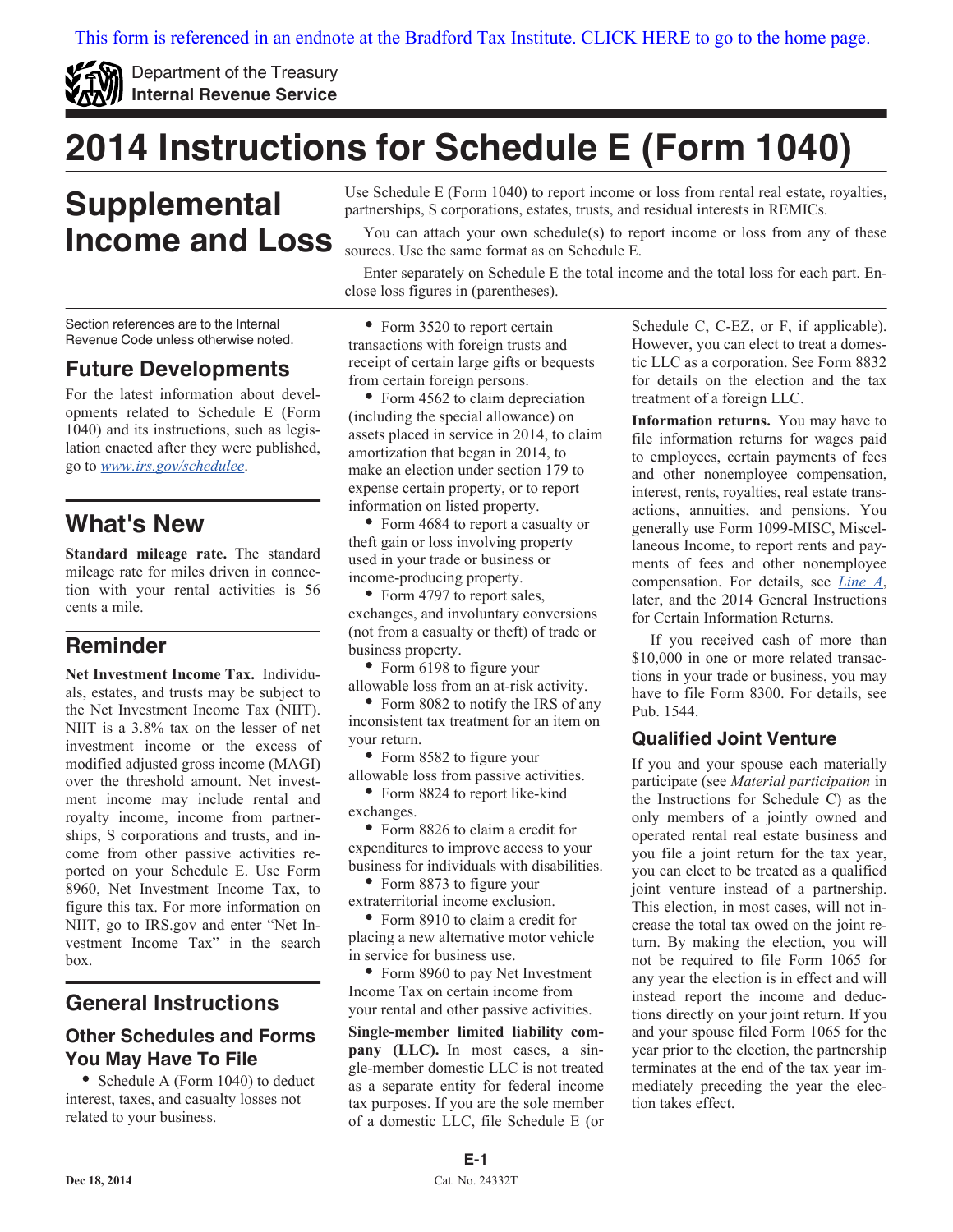<span id="page-1-0"></span>**Note.** Mere joint ownership of property that is not a trade or business does not qualify for the election.

**Making the election.** To make this election for your rental real estate business, check the "QJV" box on line 2 for each property that is part of the qualified joint venture. You must divide all items of income, gain, loss, deduction, and credit attributable to the rental real estate business between you and your spouse in accordance with your respective interests in the venture. Although you and your spouse will not each file your own Schedule E as part of the qualified joint venture, each of you must report your interest as separate properties on line 1 of Schedule E. On lines 3 through 22 for each separate property interest, you must enter your share of the applicable income, deduction, or loss.

If you have more than three rental real estate or royalty properties, complete and attach as many Schedules E as you need to list them. But fill in lines 23a through 26 on only one Schedule E. The figures on lines 23a through 26 on that Schedule E should be the combined totals for all properties reported on your Schedules E.

Once made, the election can be revoked only with the permission of the IRS. However, the election technically remains in effect only for as long as the spouses filing as a qualified joint venture continue to meet the requirements to be treated as a qualified joint venture. If the spouses fail to meet the qualified joint venture requirements for a year, a new election will be necessary for any future year in which the spouses meet the requirements to be treated as a qualified joint venture.

Rental real estate income generally is not included in net earnings from self-employment subject to self-employment tax and generally is subject to passive loss limitation rules. Electing qualified joint venture status does not alter the application of the self-employment tax or the passive loss limitation rules.

For more information on qualified joint ventures, go to IRS.gov and enter "qualified joint venture" in the search box.

# **Reportable Transaction Disclosure Statement**

Use Form 8886 to disclose information for each reportable transaction in which you participated. Form 8886 must be filed for each tax year that your federal income tax liability is affected by your participation in the transaction. You may have to pay a penalty if you are required to file Form 8886 but do not do so. You may also have to pay interest and penalties on any reportable transaction understatements. The following are reportable transactions.

• Any listed transaction that is the same as or substantially similar to tax avoidance transactions identified by the IRS.

• Any transaction offered to you or a related party under conditions of confidentiality for which you paid an advisor a fee of at least \$50,000.

• Certain transactions for which you or a related party have contractual protection against disallowance of the tax benefits.

Certain transactions resulting in a loss of at least \$2 million in any single tax year or \$4 million in any combination of tax years. (At least \$50,000 for a single tax year if the loss arose from a foreign currency transaction defined in section  $988(c)(1)$ , whether or not the loss flows through from an S corporation or partnership.)

Certain transactions of interest entered into after November 1, 2006, that are the same or substantially similar to transactions that the IRS has identified by notice, regulation, or other form of published guidance as transactions of interest.

See the Instructions for Form 8886 for more details.

### **At-Risk Rules**

In most cases, you must complete Form 6198 to figure your allowable loss if you have:

• A loss from an activity carried on as a trade or business or for the production of income, and

Amounts in the activity for which you are not at risk.

The at-risk rules in most cases limit the amount of loss (including loss on the disposition of assets) you can claim to the amount you could actually lose in

the activity. However, the at-risk rules do not apply to losses from an activity of holding real property placed in service before 1987. They also do not apply to losses from your interest acquired before 1987 in a pass-through entity engaged in such activity. The activity of holding mineral property does not qualify for this exception.

In most cases, you are not at risk for amounts such as the following.

Nonrecourse loans used to finance the activity, to acquire property used in the activity, or to acquire your interest in the activity that are not secured by your own property (other than property used in the activity). However, there is an exception for certain nonrecourse financing borrowed by you in connection with the activity of holding real property (other than mineral property). See *Qualified nonrecourse financing*, later.

• Cash, property, or borrowed amounts used in the activity (or contributed to the activity, or used to acquire your interest in the activity) that are protected against loss by a guarantee, stop-loss agreement, or other similar arrangement (excluding casualty insurance and insurance against tort liability).

Amounts borrowed for use in the activity from a person who has an interest in the activity (other than as a creditor) or who is related under section  $465(b)(3)(C)$  to a person (other than you) having such an interest.

**Qualified nonrecourse financing.**  Qualified nonrecourse financing is treated as an amount at risk if it is secured by real property used in an activity of holding real property subject to the at-risk rules. Qualified nonrecourse financing is financing for which no one is personally liable for repayment and is:

Borrowed by you in connection with the activity of holding real property (other than mineral property),

• Not convertible from a debt obligation to an ownership interest, and

Loaned or guaranteed by any federal, state, or local government, or borrowed by you from a qualified person.

**Qualified person.** A qualified person is a person who actively and regularly engages in the business of lending money, such as a bank or savings and loan association. A qualified person cannot be: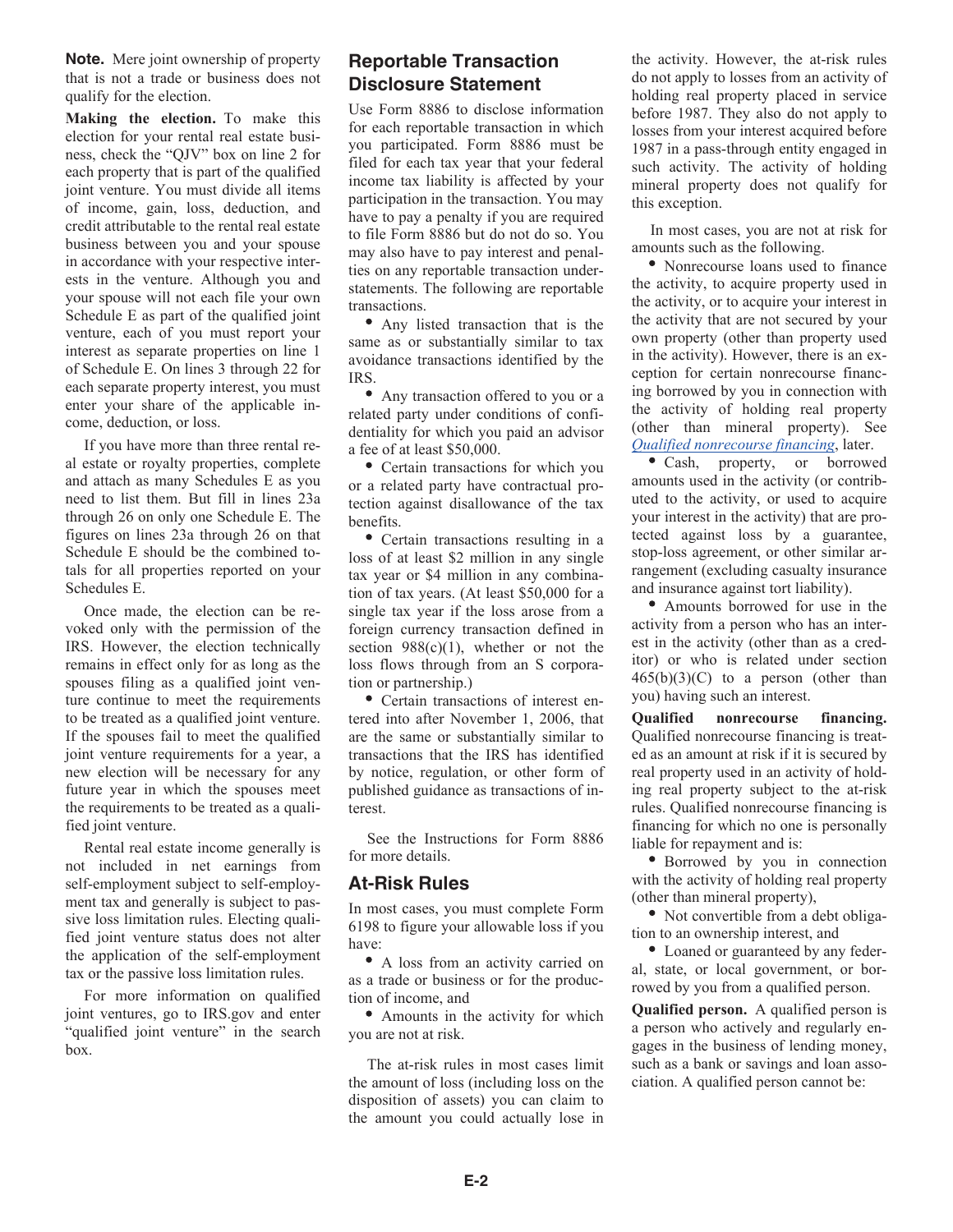<span id="page-2-0"></span>Related to you (unless the nonrecourse financing obtained is commercially reasonable and on substantially the same terms as loans involving unrelated persons),

The seller of the property (or a person related to the seller), or

A person who receives a fee due to your investment in real property (or a person related to that person).

For more details about the at-risk rules, see the Instructions for Form 6198 and Pub. 925.

#### **Passive Activity Loss Rules**

The passive activity loss rules may limit the amount of losses you can deduct. These rules apply to losses in Parts I, II, and III, and line 40 of Schedule E.

Losses from passive activities may be subject first to the at-risk rules. Losses deductible under the at-risk rules are then subject to the passive activity loss rules.

You can deduct losses from passive activities in most cases only to the extent of income from passive activities. An *exception for certain rental real estate activities* (explained later) may apply.

#### **Passive Activity**

A passive activity is any business activity in which you did not materially participate and any rental activity, except as explained later. If you are a limited partner, in most cases, you are not treated as having materially participated in the partnership's activities for the year.

The rental of real or personal property is a rental activity under the passive activity loss rules in most cases, but exceptions apply. If your rental of property is not treated as a rental activity, you must determine whether it is a trade or business activity, and if so, whether you materially participated in the activity for the tax year.

See the Instructions for Form 8582 to determine whether you materially participated in the activity and for the definition of "rental activity."

See Pub. 925 for special rules that apply to rentals of:

Substantially nondepreciable property,

• Property incidental to development activities, and

• Property related to activities in which you materially participate.

#### **Activities That Are Not Passive Activities**

**Activities of real estate professionals.**  If you were a real estate professional for 2014, any rental real estate activity in which you materially participated is not a passive activity. You were a real estate professional for the year only if you met both of the following conditions.

• More than half of the personal services you performed in trades or businesses during the year were performed in real property trades or businesses in which you materially participated.

You performed more than 750 hours of services during the year in real property trades or businesses in which you materially participated.

If you are married filing jointly, either you or your spouse must meet both of the above conditions without taking into account services performed by the other spouse.

A real property trade or business is any real property development, redevelopment, construction, reconstruction, acquisition, conversion, rental, operation, management, leasing, or brokerage trade or business. Services you performed as an employee are not treated as performed in a real property trade or business unless you owned more than 5% of the stock (or more than 5% of the capital or profits interest) in the employer.

If you qualify as a real estate professional, rental real estate activities in which you materially participated are not passive activities. For purposes of determining whether you materially participated in your rental real estate activities, each interest in rental real estate is a separate activity unless you elect to treat all your interests in rental real estate as one activity. To make this election, attach a statement to your original tax return that declares you are a qualifying taxpayer for the year and you are making the election under section  $469(c)(7)$ (A). The election applies for the year made and all later years in which you are a real estate professional. You can revoke the election only if your facts and circumstances materially change.

*If you did not make this election on your timely filed return, you may be eligible to make a late election to treat all your interest in rental real estate as one activi*ty. See Rev. Proc. 2011-34, 2011-24 *I.R.B. 875, available at [www.irs.gov/irb/](http://www.irs.gov/irb/2011-24_IRB/ar07.html) [201124\\_IRB/ar07.html.](http://www.irs.gov/irb/2011-24_IRB/ar07.html)* **TIP**

If you were a real estate professional for 2014, complete Schedule E, line 43.

**Other activities.** The rental of a dwelling unit that you used as a home is not subject to the passive loss limitation rules. See *[Line 2](#page-4-0)*, later, to see if you used the dwelling unit as a home.

A working interest in an oil or gas well you held directly or through an entity that did not limit your liability is not a passive activity even if you did not materially participate.

Royalty income not derived in the ordinary course of a trade or business reported on Schedule E in most cases is not considered income from a passive activity.

For more details on passive activities, see the Instructions for Form 8582 and Pub. 925.

#### **Exception for Certain Rental Real Estate Activities**

If you meet all of the following conditions, your rental real estate losses are not limited by the passive activity loss rules, and you do not need to complete Form 8582. If you do not meet all of these conditions, see the Instructions for Form 8582 to find out if you must complete and attach Form 8582 to figure any losses allowed.

1. Rental real estate activities are your only passive activities.

2. You do not have any prior year unallowed losses from any passive activities.

3. All of the following apply if you have an overall net loss from these activities:

a. You *[actively participated](#page-3-0)* (defined later) in all of the rental real estate activities;

b. If married filing separately, you lived apart from your spouse all year;

c. Your overall net loss from these activities is \$25,000 or less (\$12,500 or less if married filing separately);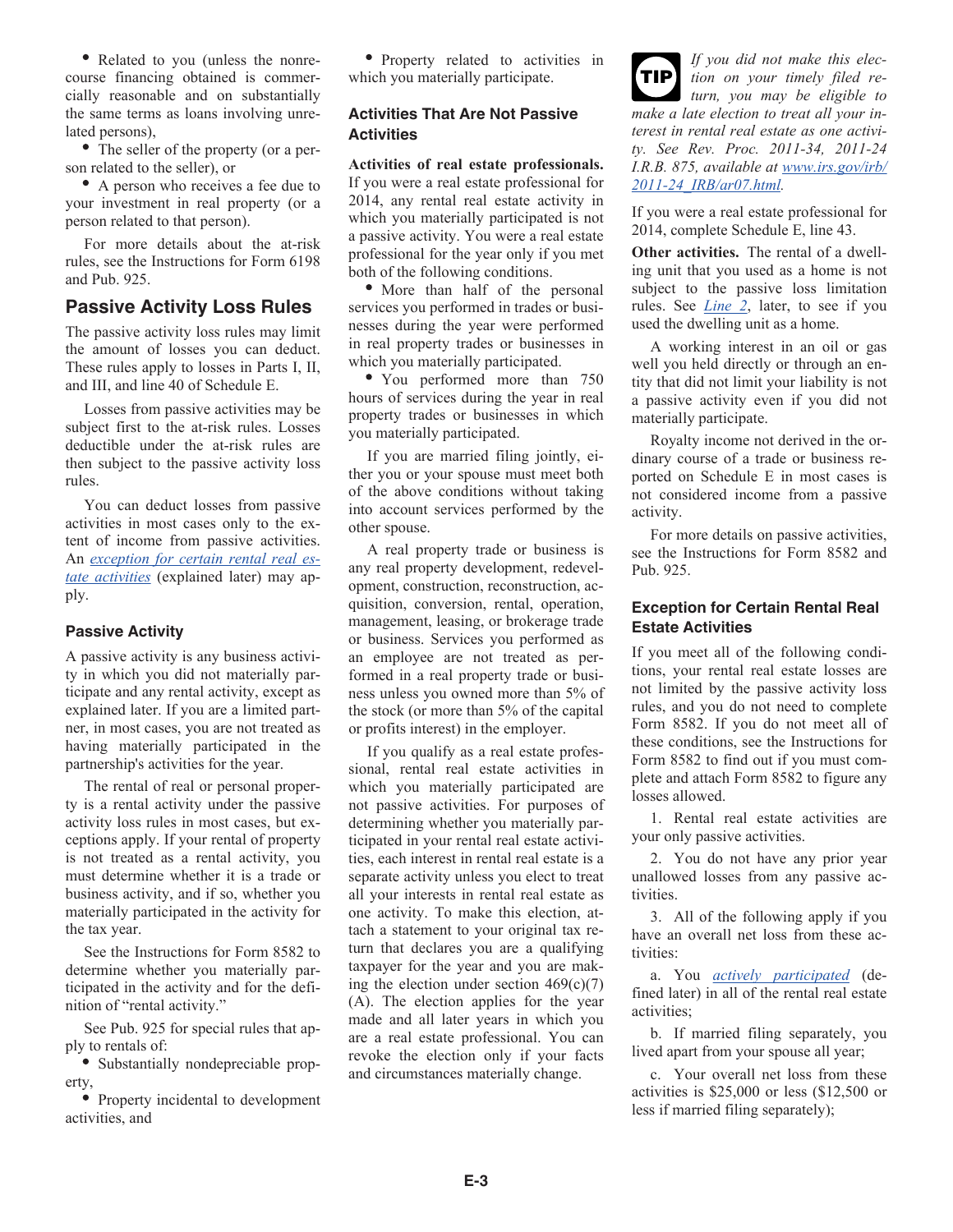<span id="page-3-0"></span>d. You have no current or prior year unallowed credits from passive activities;

e. Your *modified adjusted gross income* (defined later) is \$100,000 or less (\$50,000 or less if married filing separately); and

f. You do not hold any interest in a rental real estate activity as a limited partner or as a beneficiary of an estate or a trust.

**Active participation.** You can meet the active participation requirement without regular, continuous, and substantial involvement in real estate activities. But you must have participated in making management decisions or arranging for others to provide services (such as repairs) in a significant and *bona fide*  sense. Such management decisions include:

- Approving new tenants,
- Deciding on rental terms,

Approving capital or repair expenditures, and

Other similar decisions.

You are not considered to actively participate if, at any time during the tax year, your interest (including your spouse's interest) in the activity was less than 10% by value of all interests in the activity. If you are a limited partner, you are also not treated as actively participating in a partnership's rental real estate activities.

**Modified adjusted gross income.** This is your adjusted gross income from Form 1040, line 38, or Form 1040NR, line 37, without taking into account:

• Any allowable passive activity loss,

Rental real estate losses allowed for real estate professionals (see *[Activi](#page-2-0)[ties of real estate professionals](#page-2-0)*, earlier),

Taxable social security or tier 1 railroad retirement benefits,

Deductible contributions to a traditional IRA or certain other qualified retirement plans under section 219,

• The student loan interest deduction,

• The tuition and fees deduction,

The domestic production activities deduction,

The deduction for one-half of self-employment tax,

• The exclusion from income of interest from series EE and I U.S. savings bonds used to pay higher education expenses, and

Any excluded amounts under an employer's adoption assistance program.

### **Recordkeeping**

You must keep records to support items reported on Schedule E in case the IRS has questions about them. If the IRS examines your tax return, you may be asked to explain the items reported. Good records will help you explain any item and arrive at the correct tax with a minimum of effort. If you do not have records, you may have to spend time getting statements and receipts from various sources. If you cannot produce the correct documents, you may have to pay additional tax and be subject to penalties.

# **Specific Instructions**

**Filers of Form 1041.** If you are a fiduciary filing Schedule E with Form 1041, enter the estate's or trust's employer identification number (EIN) in the space for "Your social security number."

# **Part I**

*Before you begin, see* [Line 3](#page-4-0) *and* [Line 4](#page-5-0)*, later, to determine caution if you should report your rental real estate and royalty income on Schedule C, Schedule CEZ, or Form 4835, instead of Schedule E.*

# **Line A**

If you made any payments in 2014 that would require you to file any Forms 1099, check the "Yes" box. Otherwise, check the "No" box. See the 2014 General Instructions for Certain Information Returns if you are unsure whether you were required to file any Forms 1099. Also see the separate instructions for each Form 1099.



*Generally, you must file Form 1099MISC if you paid at least \$600 in rents, services, prizes, medical and health care payments, and other income payments. The* Guide to Information Returns *in the 2014 Gener-* *the due dates for the various information returns. You can find more information at [http://www.irs.gov/uac/General-](http://www.irs.gov/uac/General-Instructions-for-Certain-Information-Returns)*Instructions-for-Certain-Information-*[Returns](http://www.irs.gov/uac/General-Instructions-for-Certain-Information-Returns).*

# **Income or Loss From Rental Real Estate and Royalties**

Use Part I to report the following.

• Income and expenses from rental real estate (including personal property leased with real estate).

Royalty income and expenses.

For an estate or trust **only**, farm rental income and expenses based on crops or livestock produced by the tenant. Estates and trusts **do not** use Form 4835 or Schedule F (Form 1040) for this purpose.

If you own a part interest in a rental real estate property, report only your part of the income and expenses on Schedule E.

Complete lines 1 and 2 for each rental real estate property. For royalty properties, line 2 and the address portion on line 1 should be left blank and you should enter code "6" for royalty property.

If you have more than three rental real estate or royalty properties, complete and attach as many Schedules E as you need to list them. But answer lines A and B and fill in lines 23a through 26 on only one Schedule E. The figures on lines 23a through 26 on that Schedule E should be the combined totals for all properties reported on your Schedules E. If you are also using page 2 of Schedule E, use the same Schedule E on which you entered the combined totals for Part I.

**Personal property.** Do not use Schedule E to report income and expenses from the rental of personal property, such as equipment or vehicles. Instead, use Schedule C or C-EZ if you are in the business of renting personal property. You are in the business of renting personal property if the primary purpose for renting the property is income or profit and you are involved in the rental activity with continuity and regularity.

If your rental of personal property is not a business, see the instructions for

*al Instructions for Certain Information Returns has more information, including*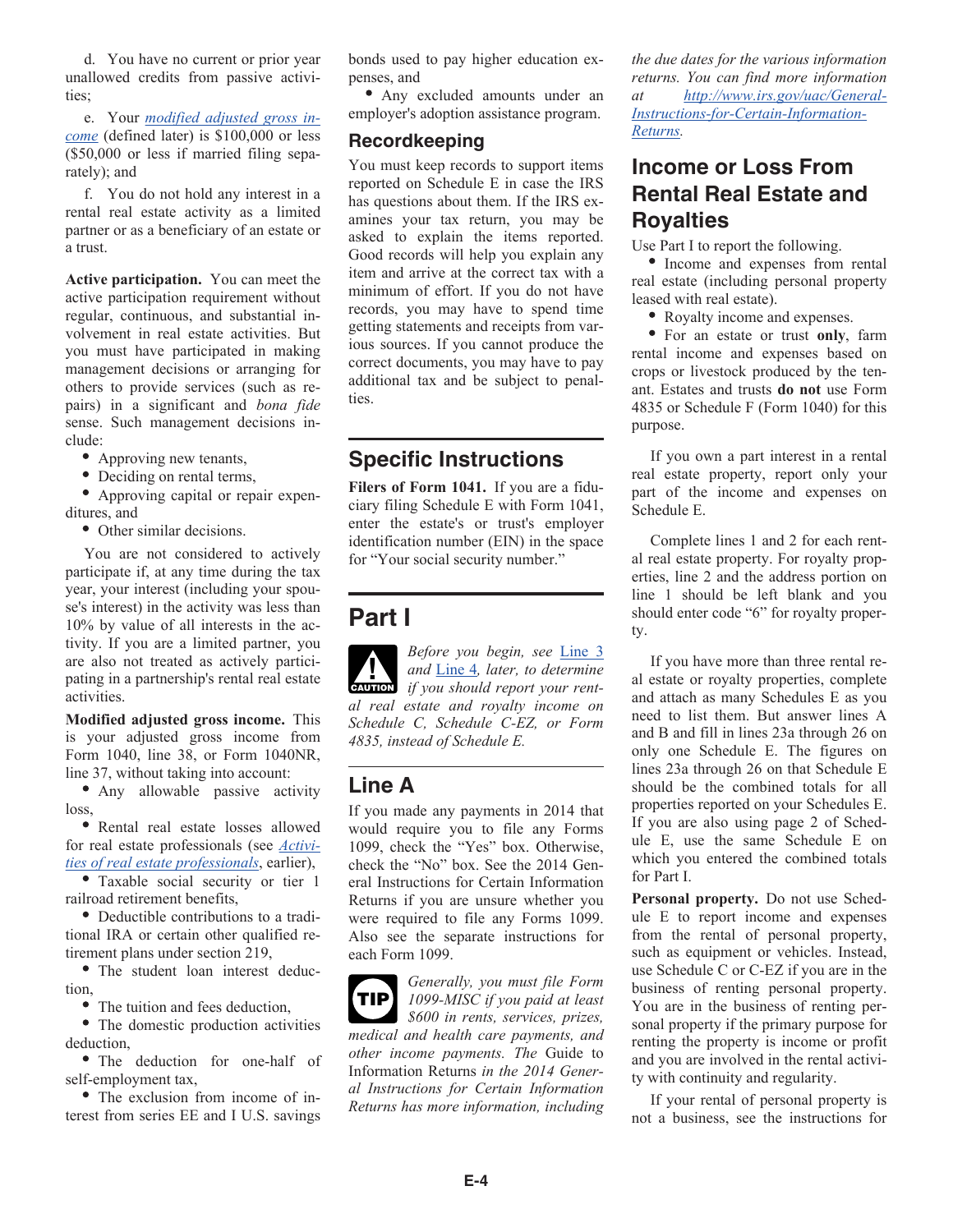<span id="page-4-0"></span>Form 1040, lines 21 and 36, to find out how to report the income and expenses.

**Extraterritorial income exclusion.**  Except as otherwise provided in the Internal Revenue Code, gross income includes all income from whatever source derived. Gross income, however, does not include extraterritorial income that is qualifying foreign trade income under certain circumstances. Use Form 8873 to figure the extraterritorial income exclusion. Report it on Schedule E as explained in the Instructions for Form 8873.

**Chapter 11 bankruptcy cases.** If you were a debtor in a chapter 11 bankruptcy case, see *Chapter 11 Bankruptcy Cases*  under *Income* in the Instructions for Form 1040.

### **Line 1a**

For rental real estate property only, show the street address, city or town, state, and ZIP code. If the property is located in a foreign country, enter the city, province or state, country, and postal code.

#### **Line 1b**

Enter one of the codes listed under "Type of Property" in Part I of the form.

Land rental. Enter code "5" for rental of land. For details about the tax treatment of income from this type of rental property, see *Rental of Nondepreciable Property* in Pub. 925.

**Self-rental.** Enter code "7" for self-rental if you rent property to a trade or business in which you materially participated. See *Rental of Property to a Nonpassive Activity* in Pub. 925 for details about the tax treatment of income from this type of rental property.

**Other.** Enter code "8" if the property is not one of the other types listed on the form. Attach a statement to your return describing the property.

### **Line 2**

If you rented out a dwelling unit that you also used for personal purposes during the year, you may not be able to deduct all the expenses for the rental part. "Dwelling unit" (unit) means a house, apartment, condominium, mobile home, boat, or similar property.

For each property listed on line 1a, report the number of days in the year each property was rented at fair rental value and the number of days of personal use.

A day of personal use is any day, or part of a day, that the unit was used by:

You for personal purposes,

Any other person for personal purposes, if that person owns part of the unit (unless rented to that person under a "shared equity" financing agreement),

Anyone in your family (or in the family of someone else who owns part of the unit), unless the unit is rented at a fair rental price to that person as his or her main home,

• Anyone who pays less than a fair rental price for the unit, or

Anyone under an agreement that lets you use some other unit.

Do not count as personal use:

• Any day you spent working substantially full time repairing and maintaining the unit, even if family members used it for recreational purposes on that day, or

• Any days you used the unit as your main home before or after renting it or offering it for rent, if you rented or tried to rent it for at least 12 consecutive months (or for a period of less than 12 consecutive months at the end of which you sold or exchanged it).

Whether or not you can deduct expenses for the unit depends on whether or not you used the unit as a home in 2014. You used the unit as a home if your personal use of the unit was more than the greater of:

 $\bullet$  14 days, or

• 10% of the total days it was rented to others at a fair rental price.

If you did not use the unit as a home, you can deduct all your expenses for the rental part, subject to the *at-risk rules* and the *[passive activity loss rules](#page-2-0)* explained earlier.

If you did use the unit as a home and rented the unit out for fewer than 15 days in 2014, do not report the rental income and do not deduct any rental expenses. If you itemize deductions on Schedule A, you can deduct allowable interest, taxes, and casualty losses.

If you did use the unit as a home and rented the unit out for 15 or more days in 2014, you may not be able to deduct all your rental expenses. You can deduct all the following expenses for the rental part on Schedule E.

- Mortgage interest.
- Real estate taxes.
- Casualty losses.

Other rental expenses not related to your use of the unit as a home, such as advertising expenses and rental agents' fees.

If any income is left after deducting these expenses, you can deduct other expenses, including depreciation, up to the amount of remaining income. You can carry over to 2015 the amounts you cannot deduct.



*Regardless of whether you used the unit as a home, expen-***CAUTION** used the unit as a home, expenses related to days of personal *use do not qualify as rental expenses. You must allocate your expenses based on the number of days of personal use to total use of the property. For example, you used your property for personal use for 7 days and rented it for 63 days. In most cases, 10% (7÷70) of your expenses are not rental expenses and cannot be deducted on Schedule E.*

See Pub. 527 for details.

**QJV.** Check the box for "QJV" if you owned the property as a member of a qualified joint venture reporting income not subject to self-employment tax. See *[Qualified Joint Venture](#page-0-0)*, earlier.

### **Line 3**

If you received rental income from real estate (including personal property leased with real estate), report the income on line 3. Use a separate column (A, B, or C) for each rental property. Include income received for renting a room or other space.

If you received services or property instead of money as rent, report the fair market value of the services or property as rental income on line 3.

If you provided significant services to the renter, such as maid service, report the rental activity on Schedule C or C-EZ, not on Schedule E. Significant services do not include the furnishing of heat and light, cleaning of public areas, trash collection, or similar services.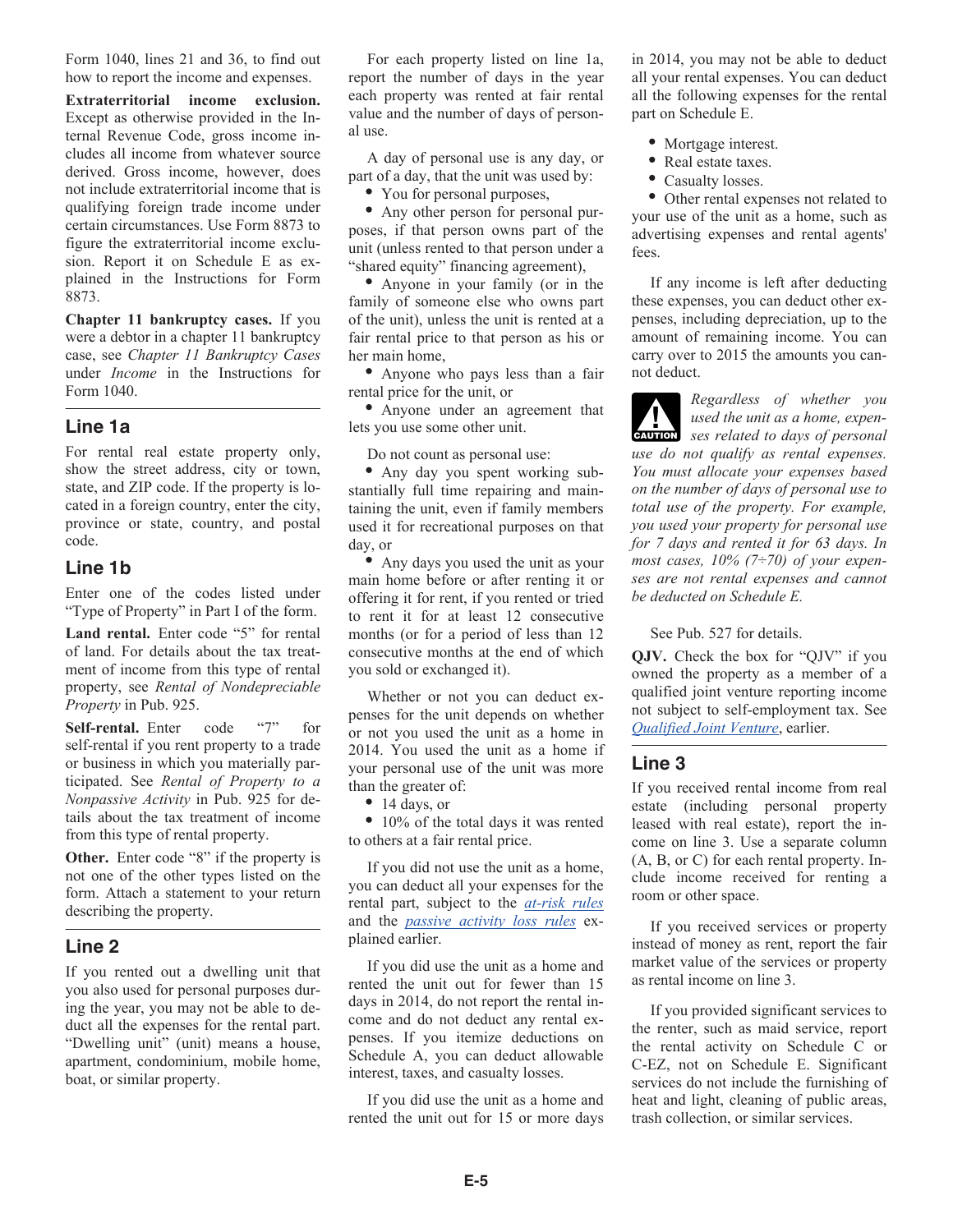<span id="page-5-0"></span>If you were a real estate dealer, include only the rent received from real estate (including personal property leased with this real estate) you held for the primary purpose of renting to produce income. Do not use Schedule E to report income and expenses from rentals of real estate you held for sale to customers in the ordinary course of your business as a real estate dealer. Instead use Schedule C or C-EZ for those rentals.

For more details on rental income, use TeleTax topic 414 (see *What is Tele-Tax?* in the Instructions for Form 1040), or see Pub. 527.

**Rental income from farm production or crop shares.** Report farm rental income and expenses on Form 4835 if:

• You are an individual.

You received rental income based on crops or livestock produced by the tenant, and

You did not materially participate in the management or operation of the farm.

#### **Line 4**

Report on line 4 royalties from oil, gas, or mineral properties (not including operating interests); copyrights; and patents. Use a separate column (A, B, or C) for each royalty property.

If you received \$10 or more in royalties during 2014, the payer should send you a Form 1099-MISC or similar statement by February 2, 2015, showing the amount you received. Report this amount on line 4.

If you are in business as a self-employed writer, inventor, artist, etc., report your royalty income and expenses on Schedule C or C-EZ.

You may be able to treat amounts received as "royalties" for the transfer of a patent or amounts received on the disposal of coal and iron ore as the sale of a capital asset. For details, see Pub. 544.

Enter on line 4 the gross amount of rent and royalty income, even if state or local taxes were withheld from oil or gas payments you received. Include taxes withheld by the producer on line 16.

### **General Instructions for Lines 5 Through 21**

Enter your rental and royalty expenses for each property in the appropriate column. You can deduct all ordinary and necessary expenses, such as taxes, interest, repairs, insurance, management fees, agents' commissions, and depreciation.

Do not deduct the value of your own labor or amounts paid for capital investments or capital improvements.

Enter your total expenses for mortgage interest (line 12), depreciation expenses and depletion (line 18), and total expenses (line 20) on lines 23c through 23e, respectively, even if you have only one property.

**Renting out part of your home.** If you rent out only part of your home or other property, deduct the part of your expenses that applies to the rented part.

**Credit or deduction for access expenditures.** You may be able to claim a tax credit for eligible expenditures paid or incurred in 2014 to provide access to your business for individuals with disabilities. See Form 8826 for details.

You can also elect to deduct up to \$15,000 of qualified costs paid or incurred in 2014 to remove architectural or transportation barriers to individuals with disabilities and the elderly.

You cannot take both the credit and the deduction for the same expenditures.

### **Line 6**

You can deduct ordinary and necessary auto and travel expenses related to your rental activities, including 50% of meal expenses incurred while traveling away from home. In most cases you can either deduct your actual expenses or take the standard mileage rate. You must use actual expenses if you used more than four vehicles simultaneously in your rental activities (as in fleet operations). You cannot use actual expenses for a leased vehicle if you previously used the standard mileage rate for that vehicle.

You can use the standard mileage rate for 2014 only if you:

Owned the vehicle and used the standard mileage rate for the first year you placed the vehicle in service, or

Leased the vehicle and are using the standard mileage rate for the entire lease period (except the period, if any, before 1998).

If you take the standard mileage rate, multiply the number of miles driven in connection with your rental activities by 56 cents a mile. Include this amount and your parking fees and tolls on line 6.

*You cannot deduct rental or lease payments, depreciation, CAUTION or your actual auto expenses if you use the standard mileage rate.*

If you deduct actual auto expenses:

• Include on line 6 the rental activity portion of the cost of gasoline, oil, repairs, insurance, tires, license plates, etc., and

• Show auto rental or lease payments on line 19 and depreciation on line 18.

If you claim any auto expenses (actual or the standard mileage rate), you must complete Part V of Form 4562 and attach Form 4562 to your tax return.

See Pub. 527 and Pub. 463 for details.

#### **Line 10**

Include on line 10 fees for tax advice and the preparation of tax forms related to your rental real estate or royalty properties.

Do not deduct legal fees paid or incurred to defend or protect title to property, to recover property, or to develop or improve property. Instead, you must capitalize these fees and add them to the property's basis.

#### **Lines 12 and 13**

In most cases, to determine the interest expense allocable to your rental activities, you must have records to show how the proceeds of each debt were used. Specific tracing rules apply for allocating debt proceeds and repayment. See Pub. 535 for details.

If you have a mortgage on your rental property, enter on line 12 the amount of interest you paid for 2014 to banks or other financial institutions.

Do not deduct prepaid interest when you paid it. You can deduct it only in the year to which it is properly allocable. Points, including loan origination fees, charged only for the use of money must be deducted over the life of the loan.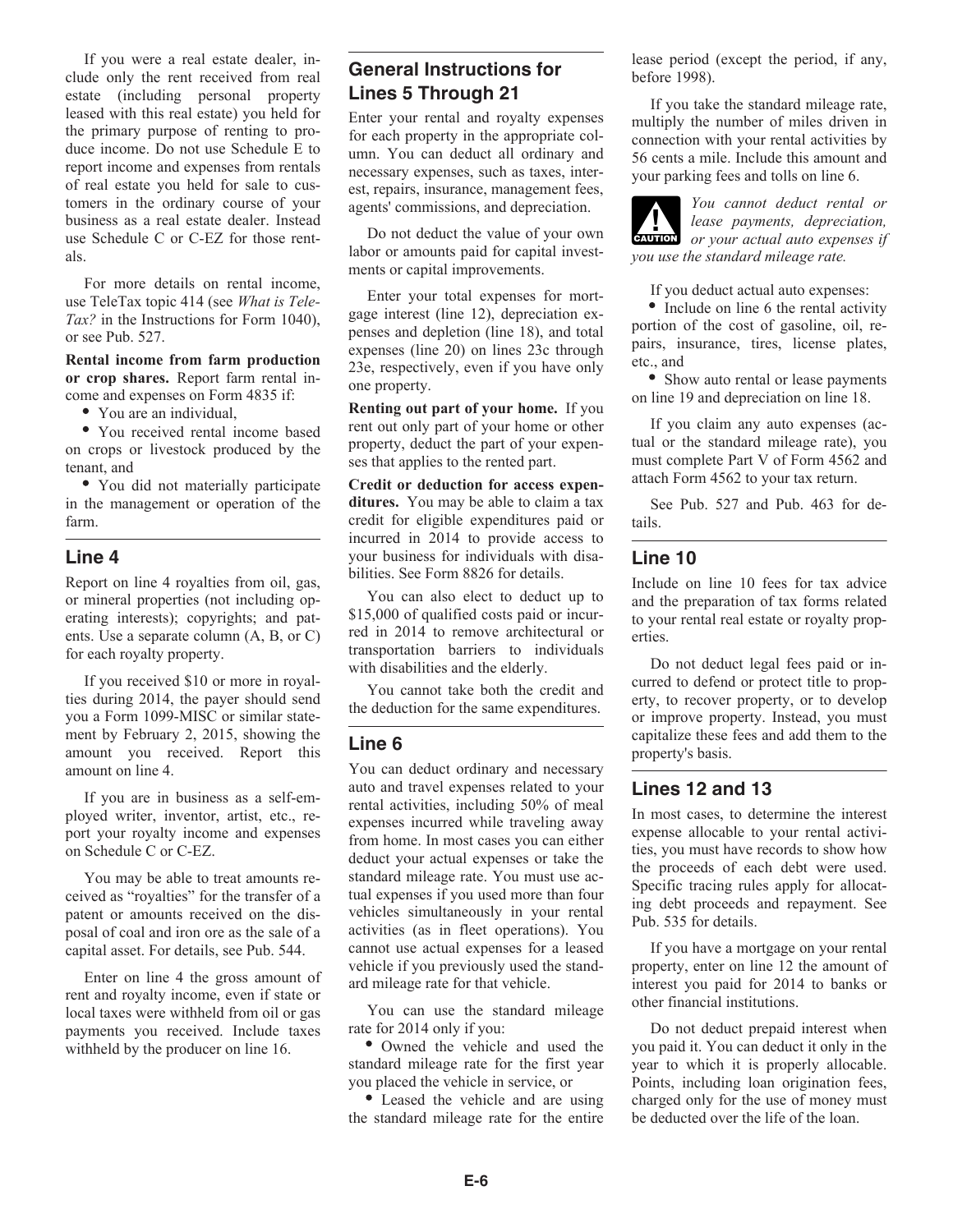If you paid \$600 or more in interest on a mortgage during 2014, the recipient should send you a Form 1098 or similar statement by February 2, 2015, showing the total interest received from you.

If you paid more mortgage interest than is shown on your Form 1098 or similar statement, see Pub. 535 to find out if you can deduct part or all of the additional interest. If you can, enter the entire deductible amount on line 12. Attach a statement to your return explaining the difference. In the space to the left of line 12, enter "See attached."

**Note.** If the recipient was not a financial institution or you did not receive a Form 1098 from the recipient, report your deductible mortgage interest on line 13.

If you and at least one other person (other than your spouse if you file a joint return) were liable for and paid interest on the mortgage, and the other person received Form 1098, report your share of the deductible interest on line 13. Attach a statement to your return showing the name and address of the person who received Form 1098. On the dotted line next to line 13, enter "See attached."

### **Line 14**

You can deduct the amounts paid for repairs and maintenance. However, you cannot deduct the cost of improvements. Repairs and maintenance costs are those costs that keep the property in an ordinarily efficient operating condition. Examples are fixing a broken lock or painting a room.

In contrast, improvements are amounts paid to better or restore your property or adapt it to a new or different use. Examples of improvements are adding substantial insulation or replacing an entire HVAC system. Amounts paid to improve your property generally must be capitalized and depreciated (that is, they cannot be deducted in full in the year they are paid or incurred). See *Line 18*, later.

### **Line 17**

You can deduct the cost of ordinary and necessary telephone calls related to your rental activities or royalty income (for example, calls to the renter). However, the base rate (including taxes and other charges) for local telephone service for the first telephone line into your residence is a personal expense and is not deductible.

### **Line 18**

Depreciation is the annual deduction you must take to recover the cost or other basis of business or investment property having a useful life substantially beyond the tax year. Land is not depreciable.

Depreciation starts when you first use the property in your business or for the production of income. It ends when you deduct all your depreciable cost or other basis or no longer use the property in your business or for the production of income.

See the Instructions for Form 4562 to figure the amount of depreciation to enter on line 18.

You must complete and attach Form 4562 only if you are claiming:

Depreciation on property first placed in service during 2014,

Depreciation on listed property (defined in the Instructions for Form 4562), including a vehicle, regardless of the date it was placed in service, or

• A section 179 expense deduction or amortization of costs that began in 2014.

See Pub. 527 for more information on depreciation of residential rental property. See Pub. 946 for a more comprehensive guide to depreciation.

If you have an economic interest in mineral property, you may be able to take a deduction for depletion. Mineral property includes oil and gas wells, mines, and other natural deposits (including geothermal deposits). See Pub. 535 for details.

**Separating cost of land and buildings.**  If you buy buildings and your cost includes the cost of the land on which they stand, you must divide the cost between the land and the buildings to figure the basis for depreciation of the buildings. The part of the cost that you allocate to each asset is the ratio of the fair market value of that asset to the fair market value of the whole property at the time you buy it.

If you are not certain of the fair market values of the land and the buildings, you can divide the cost between them based on their assessed values for real estate tax purposes.

### **Line 19**

Enter on line 19 any ordinary and necessary expenses not listed on lines 5 through 18.

### **Line 21**

If you have amounts for which you are not at risk, use Form 6198 to determine the amount of your deductible loss. Enter that amount in the appropriate column of Schedule E, line 21. In the space to the left of line 21, enter "Form 6198." Attach Form 6198 to your return. For details on the at-risk rules, see *At-Risk [Rules](#page-1-0)*, earlier.

## **Line 22**

Do not complete line 22 if the amount on line 21 is from royalty properties.

If you have a rental real estate loss from a *[passive activity](#page-2-0)* (defined earlier), the amount of loss you can deduct may be limited by the passive activity loss rules. You may need to complete Form 8582 to figure the amount of loss, if any, to enter on line 22. See the Instructions for Form 8582 to determine if your loss is limited.

If your rental real estate loss is not from a passive activity or you meet the *[exception for certain rental real estate](#page-2-0)  [activities](#page-2-0)* (explained earlier), you do not have to complete Form 8582. Enter the loss from line 21 on line 22.

If you have an unallowed rental real estate loss from a prior year that after completing Form 8582 you can deduct this year, include that loss on line 22.

# **Parts II and III**

If you need more space in Part II or III to list your income or losses, attach a continuation sheet using the same format as shown in Part II or III. However, be sure to complete the "Totals" columns for lines 29a and 29b, or lines 34a and 34b, as appropriate. If you also completed Part I on more than one Schedule E, use the same Schedule E on which you entered the combined totals in Part I.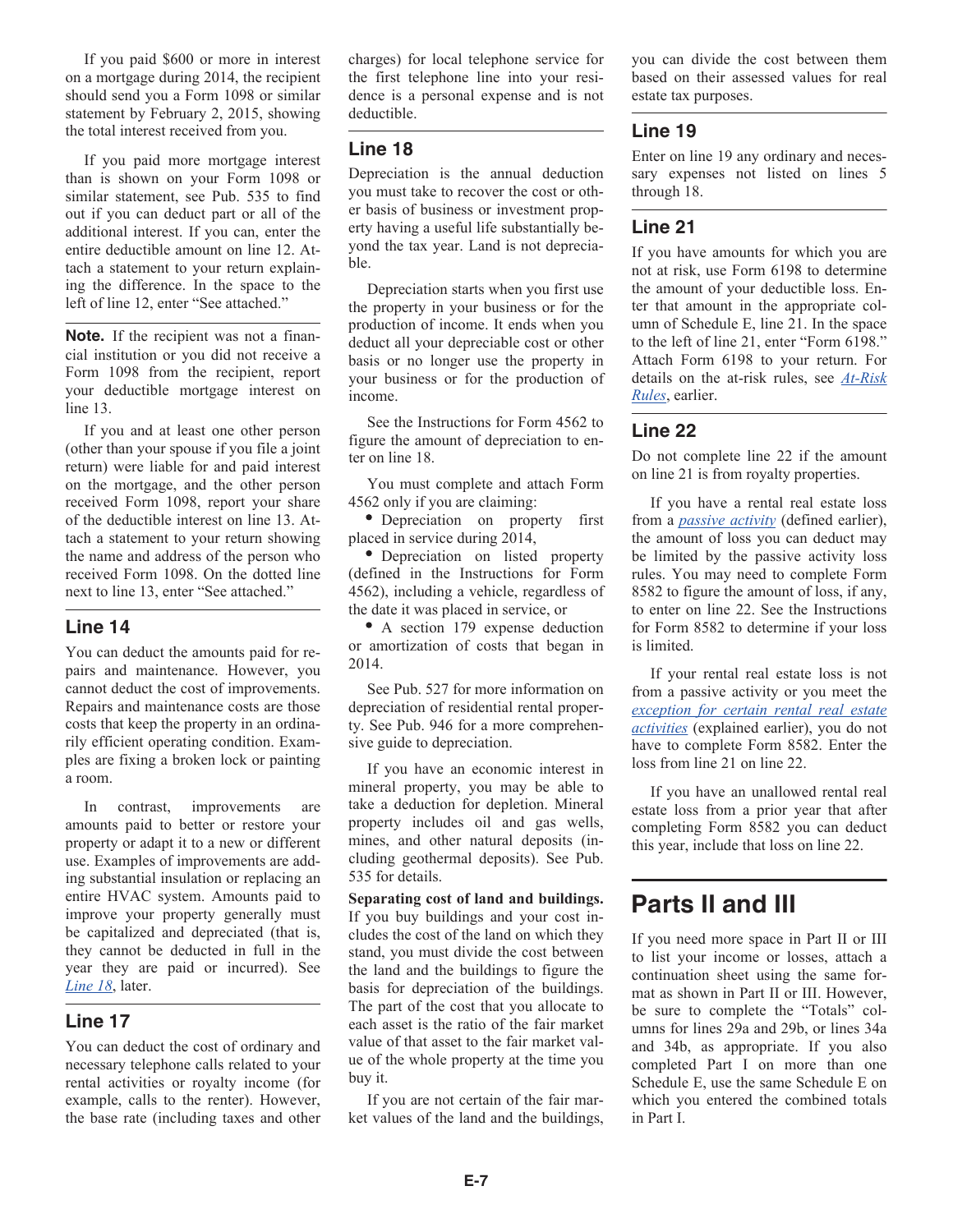**Tax preference items.** If you are a partner, a shareholder in an S corporation, or a beneficiary of an estate or trust, you must take into account your share of preferences and adjustments from these entities for the alternative minimum tax on Form 6251 or Schedule I (Form 1041).

# **Part II**

# **Income or Loss From Partnerships and S Corporations**

If you are a member of a partnership or joint venture or a shareholder in an S corporation, use Part II to report your share of the partnership or S corporation income (even if not received) or loss.



*If you elected to be taxed as a qualified joint venture instead*  **c**<br>**CAUTION** *of a partnership, follow the reporting rules under* [Qualified Joint Ven](#page-0-0)[ture](#page-0-0)*, earlier.*

You should receive a Schedule K-1 from the partnership or S corporation. You should also receive a copy of the Partner's or Shareholder's Instructions for Schedule K-1. Your copy of Schedule K-1 and its instructions will tell you where on your return to report your share of the items. If you did not receive these instructions with your Schedule K-1, see the instructions for Form 1040 or Form 1040NR for how to get tax forms, instructions, and publications. Do not attach Schedules K-1 to your return. Keep them for your records.

If you are treating items on your tax return differently from the way the partnership (other than an electing large partnership) or S corporation reported them on its return, you may have to file Form 8082. If you are a partner in an electing large partnership, you must report the items shown on Schedule K-1 (Form 1065-B) on your tax return the same way the partnership reported the items on Schedule K-1.

**Special rules that limit losses.** Please note the following.

If you have an interest in a partnership or S corporation that is involved in a farming business, your losses may be limited if the partnership accepted certain subsidies. You will be notified on the Schedule K-1 if the partnership or S corporation received one of these subsidies. Use *[Worksheet 1](#page-11-0)* on the last page of these instructions to determine if you have an excess farm loss for the current year. See the Instructions for Schedule F for more details on how to complete the worksheet. If you had a loss from a partnership or S corporation that was not allowed last year because of the excess farm loss rules, see *[Line 27](#page-8-0)* later, for how to report it.

*If you have other farming businesses requiring you to file*  **CAUTION** Schedule F or any Schedule C *activity of processing a farm commodity, use one of the worksheets in the Instructions for Schedule F instead of Worksheet 1 on the last page of these instructions.*

If you have a current year loss, or a prior year unallowed loss, from a partnership or an S corporation, see  $At-Risk$ *[Rules](#page-1-0)* and *[Passive Activity Loss Rules](#page-2-0)*, earlier.

Partners and S corporation shareholders should get a separate statement of income, expenses, deductions, and credits for each activity engaged in by the partnership and S corporation. If you are subject to the at-risk rules for any activity, check the box on the appropriate line in Part II, column (e) of Schedule E, and use Form 6198 to figure the amount of any deductible loss. If the activity is nonpassive, enter any deductible loss from Form 6198 on the appropriate line in Part II, column (h) of Schedule E.

• If you have a passive activity loss, in most cases you need to complete Form 8582 to figure the amount of the allowable loss to enter in Part II, column (f), for that activity. But if you are a general partner or an S corporation shareholder reporting your share of a partnership or an S corporation loss from a rental real estate activity and you meet all of the conditions listed earlier under *[Exception for Certain Rental Real](#page-2-0) [Estate Activities](#page-2-0)*, you do not have to complete Form 8582. Instead, enter your allowable loss in Part II, column (f).

If you have passive activity income, complete Part II, column (g), for that activity.

If you have nonpassive income or losses, complete Part II, columns (h) through (j), as appropriate.

#### **Domestic Partnerships**

See the Schedule K-1 instructions before entering on your return other partnership items from a passive activity or income or loss from any publicly traded partnership.

You can deduct unreimbursed ordinary and necessary expenses you paid on behalf of the partnership if you were required to pay these expenses under the partnership agreement. See *[Line 27](#page-8-0)*, later, for how to report these expenses.

Report allowable interest expense paid or incurred from debt-financed acquisitions in Part II or on Schedule A depending on the type of expenditure to which the interest is allocated. See Pub. 535 for details.

If you claimed a credit for federal tax on gasoline or other fuels on your 2013 Form 1040 or Form 1040NR based on information received from the partnership, enter as income in column (g) or column (j), whichever applies, the amount of the credit claimed for 2013.

Part or all of your share of partnership income or loss from the operation of the business may be considered net earnings from self-employment that must be reported on Schedule SE. Enter the amount from Schedule K-1 (Form 1065), box 14, code A (or from Schedule K-1 (Form 1065-B), box 9 (code J1)), on Schedule SE, after you reduce this amount by any allowable expenses attributable to that income.

#### **Foreign Partnerships**

Follow the instructions below in addition to the instructions earlier for *Domestic Partnerships*.

If you are a U.S. person, you may have received Forms 1099-B. 1099-DIV, and 1099-INT reporting your share of certain partnership income, because payors of income to the foreign partnership in most cases are required to allocate and report payments of that income directly to each of the partners of the foreign partnership. If you received both Schedule K-1 and Form 1099 for the same type and source of partnership income, report only the income shown on Schedule K-1 in accordance with its instructions.

If you are not a U.S. person, you may have received Forms 1042-S reporting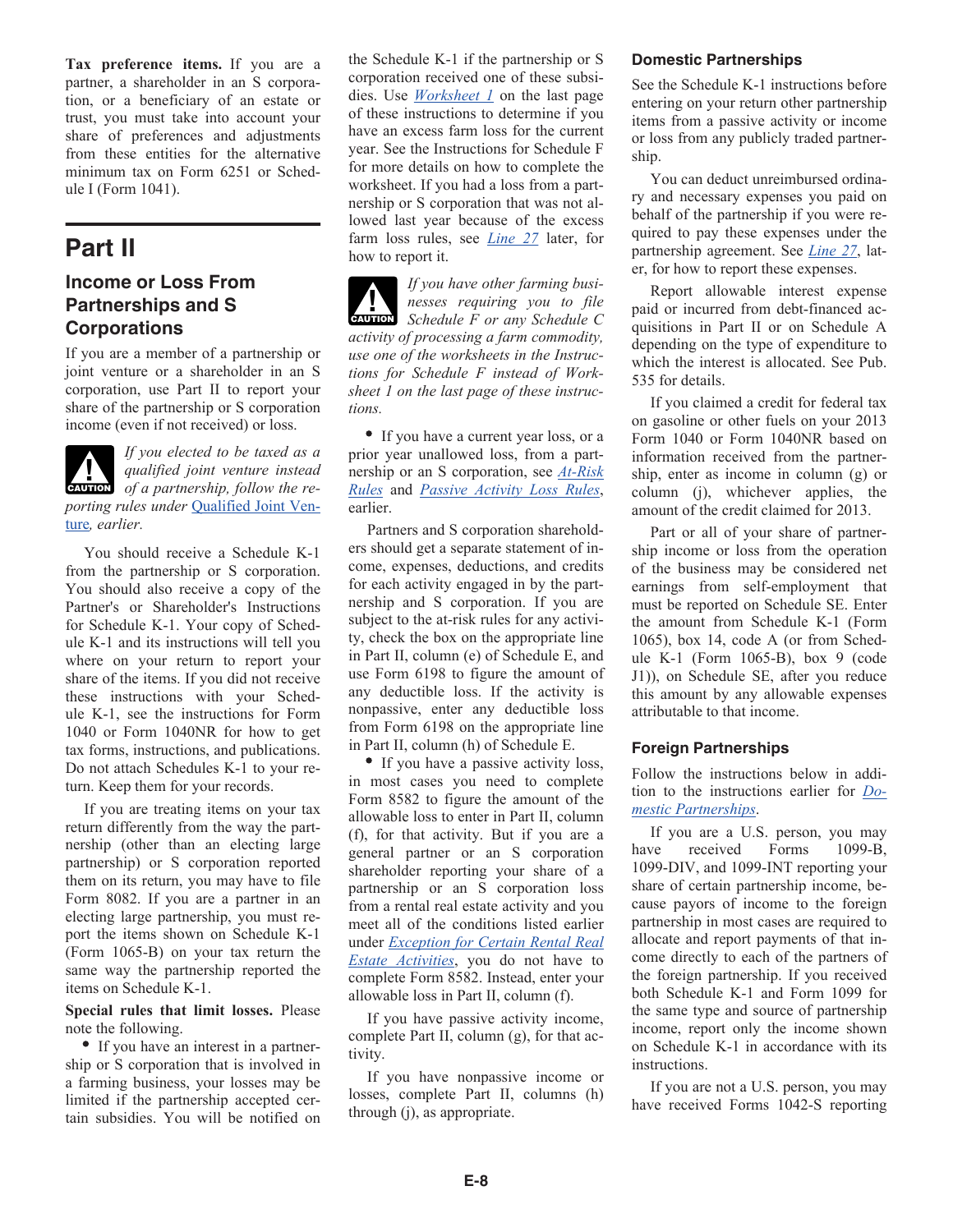<span id="page-8-0"></span>your share of certain partnership income, because payors of income to the foreign partnership in most cases are required to allocate and report payments of that income directly to each of the partners of the foreign partnership. If you received both Schedule K-1 and Form 1042-S for the same type and source of partnership income, report the income on your return as follows.

For all income effectively connected with the conduct of a trade or business in the United States, report only the income shown on Schedule K-1 in accordance with its instructions.

For all income **not** effectively connected with the conduct of a trade or business in the United States, report on page 4 of Form 1040NR only the income shown on Form 1042-S (if you are required to file Form 1040NR).

**Requirement to file Form 8865.** If you are a U.S. person, you may have to file Form 8865 if any of the following applies.

1. You controlled a foreign partnership (that is, you owned more than a 50% direct or indirect interest in the partnership).

2. You owned at least a 10% direct or indirect interest in a foreign partnership while U.S. persons controlled that partnership.

3. You had an acquisition, disposition, or change in proportional interest of a foreign partnership that:

a. Increased your direct interest to at least 10% or reduced your direct interest of at least 10% to less than 10%, or

b. Changed your direct interest by at least a 10% interest.

4. You contributed property to a foreign partnership in exchange for a partnership interest if:

a. Immediately after the contribution, you owned, directly or indirectly, at least a 10% interest in the partnership, or

b. The value of the property you contributed, when added to the value of any other property you or any related person contributed to the partnership during the 12-month period ending on the date of transfer, exceeds \$100,000.

Also, you may have to file Form 8865 to report certain dispositions by a foreign partnership of property you pre-

viously contributed to that partnership if you were a partner at the time of the disposition.

For more details, including penalties for failing to file Form 8865, see Form 8865 and its separate instructions.

#### **S Corporations**

If you are a shareholder in an S corporation, your share of the corporation's aggregate losses and deductions (combined income, losses, and deductions) is in most cases limited to the adjusted basis of your corporate stock and any debt the corporation owes you. Any loss or deduction not allowed this year because of the basis limitation can be carried forward and deducted in a later year subject to the basis limitation for that year.

If you are claiming a deduction for your share of an aggregate loss, attach to your return a computation of the adjusted basis of your corporate stock and of any debt the corporation owes you. See the Schedule K-1 instructions for details.

After applying the basis limitation, the deductible amount of your aggregate losses and deductions may be further reduced by the at-risk rules and the passive activity loss rules. See *At-Risk [Rules](#page-1-0)* and *[Passive Activity Loss Rules](#page-2-0)*, earlier.

Distributions of prior year accumulated earnings and profits of S corporations are dividends and are reported on Form 1040, line 9a.

Interest expense relating to the acquisition of shares in an S corporation may be fully deductible on Schedule E. For details, see Pub. 535.

Your share of the net income of an S corporation is not subject to self-employment tax.

#### **Line 27**

If you answered "Yes" on line 27, follow the instructions below. If you do not follow these instructions, the IRS may send you a notice of additional tax due because the amounts reported by the partnership or S corporation on Schedule K-1 do not match the amounts you reported on your tax return.

#### **Losses Not Allowed in Prior Years Due to the At-Risk, Excess Farm Loss, or Basis Limitations**

Enter your total prior year unallowed losses that are now deductible on a separate line in column (h) of line 28. Do not combine these losses with, or net them against, any current year amounts from the partnership or S corporation.

• Enter "PYA" in column (a) of the same line.

### **Prior Year Unallowed Losses From a Passive Activity Not Reported on Form 8582**

Enter on a separate line in column (f) of line 28 your total prior year unallowed losses not reported on Form 8582. Such losses include prior year unallowed losses now deductible because you did not have an overall loss from all passive activities or you disposed of your entire interest in a passive activity in a fully taxable transaction. Do not combine these losses with, or net them against, any current year amounts from the partnership or S corporation.

Enter "PYA" in column (a) of the same line.

#### **Unreimbursed Partnership Expenses**

You can deduct unreimbursed ordinary and necessary partnership expenses you paid on behalf of the partnership on Schedule E if you were required to pay these expenses under the partnership agreement (except amounts deductible only as itemized deductions, which you must enter on Schedule A).

Enter unreimbursed partnership expenses from nonpassive activities on a separate line in column (h) of line 28. Do not combine these expenses with, or net them against, any other amounts from the partnership.

• If the expenses are from a passive activity and you are not required to file Form 8582, enter the expenses related to a passive activity on a separate line in column (f) of line 28. Do not combine these expenses with, or net them against, any other amounts from the partnership.

Enter "UPE" in column (a) of the same line.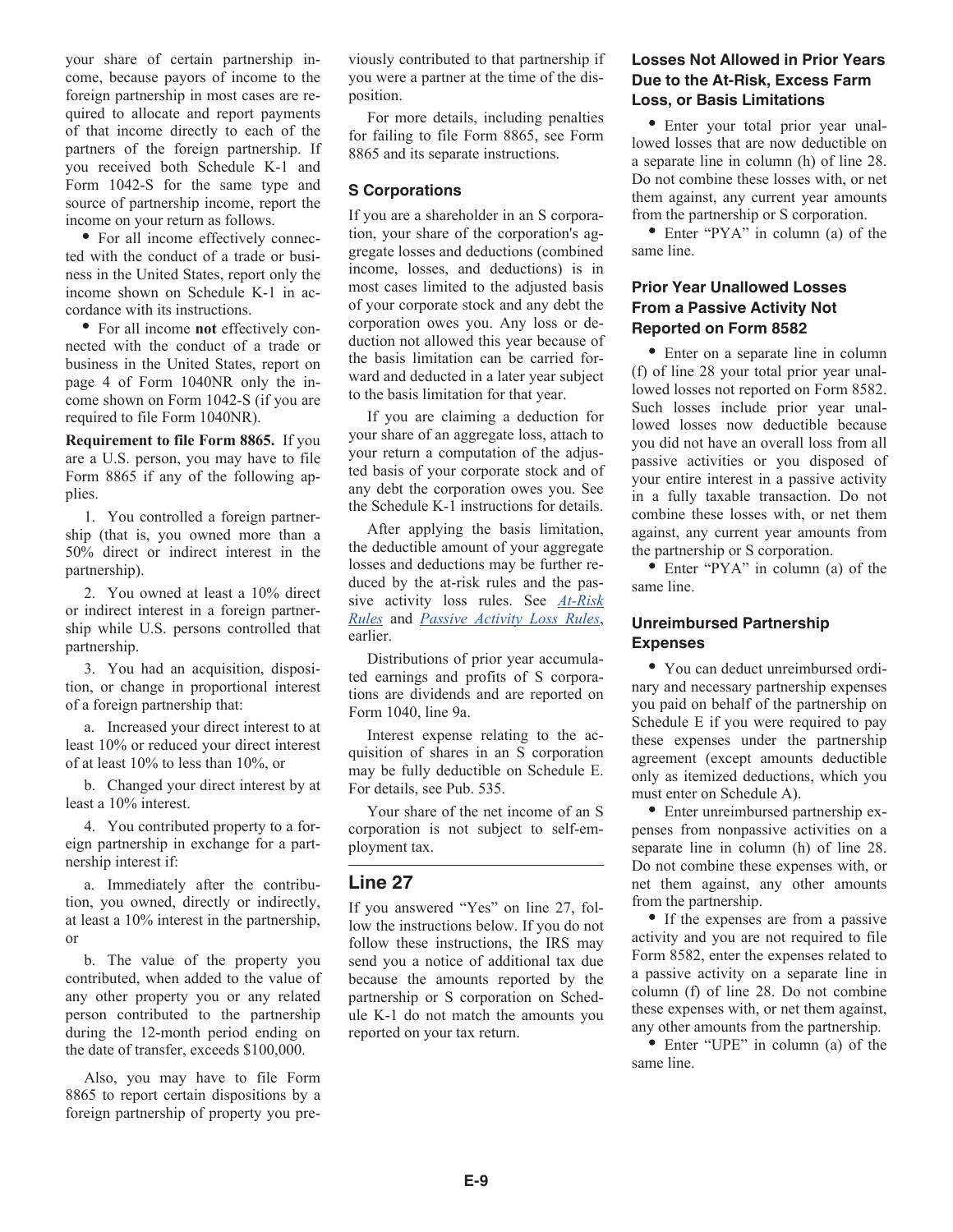### **Line 28**

For nonpassive income or loss (and passive income or losses for which you are not filing Form 8582), enter in the applicable column of line 28 your current year ordinary income or loss from the partnership or S corporation. Report each related item required to be reported on Schedule E (including items of income or loss stated separately on Schedule K-1) in the applicable column of a separate line following the line on which you reported the current year ordinary income or loss. Also enter a description of the related item (for example, depletion) in column (a) of the same line.

If you are required to file Form 8582, see the Instructions for Form 8582 before completing Schedule E.

# **Part III**

## **Income or Loss From Estates and Trusts**

If you are a beneficiary of an estate or trust, use Part III to report your part of the income (even if not received) or loss. You should receive a Schedule K-1 (Form 1041) from the fiduciary. Your copy of Schedule K-1 and its instructions will tell you where on your return to report the items from Schedule K-1. Do not attach Schedule K-1 to your return. Keep it for your records.

If you are treating items on your tax return differently from the way the estate or trust reported them on its return, you may have to file Form 8082.

If you have estimated taxes credited to you from a trust (Form 1041, Schedule K-1, box 13, code A), enter "ES payment claimed" and the amount on the dotted line next to line 37. Do not include this amount in the total on line 37. Instead, enter the amount on Form 1040, line 65, or Form 1040NR, line 63.

A U.S. person who transferred property to a foreign trust may have to report the income received by the trust as a result of the transferred property if, during 2014, the trust had a U.S. beneficiary. See section 679. An individual who received a distribution from, or who was the grantor of or transferor to, a foreign trust must also complete Part III of Schedule B (Form 1040A or 1040) and may have to file Form 3520. In addition, the owner of a foreign trust must ensure that the trust files an annual information return on Form 3520-A.

# **Part IV**

# **Income or Loss From Real Estate Mortgage Investment Conduits (REMICs)**

If you are the holder of a residual interest in a REMIC, use Part IV to report your total share of the REMIC's taxable income or loss for each quarter included in your tax year. You should receive Schedule Q (Form 1066) and instructions from the REMIC for each quarter. Do not attach Schedule(s) Q to your return. Keep them for your records.

If you are treating REMIC items on your tax return differently from the way the REMIC reported them on its return, you may have to file Form 8082.

If you are the holder of a residual interest in more than one REMIC, attach a continuation sheet using the same format as in Part IV. Enter the combined totals of columns (d) and (e) on Schedule E, line 39. If you also completed Part I on more than one Schedule E, use the same Schedule E on which you entered the combined totals in Part I.

REMIC income or loss is not income or loss from a passive activity.

**Note.** If you are the holder of a regular interest in a REMIC, do not use Schedule E to report the income you received. Instead, report it on Form 1040, line 8a.

**Column (c).** Report the total of the amounts shown on Schedule(s) Q, line 2c. This is the smallest amount you are allowed to report as your taxable income (Form 1040, line 43). It is also the smallest amount you are allowed to report as your alternative minimum taxable income (AMTI) on Form 6251, line 28.

If the amount in column (c) is larger than your taxable income would otherwise be, enter the amount from column (c) on Form 1040, line 43, or Form 1040NR, line 41. Similarly, if the amount in column (c) is larger than your AMTI would otherwise be, enter the

amount from column (c) on Form 6251, line 28. Enter "Sch Q" on the dotted line to the left of this amount on Form 1040, line 43 (or Form 1040NR, line 41), and Form 6251, line 28, if applicable.

**Note.** These rules also apply to estates and trusts that hold a residual interest in a REMIC. Be sure to make the appropriate entries on the comparable lines on Form 1041.



*Do not include the amount shown in column (c) in the to***caution** *tal* on *Schedule E, line 39.* 

**Column (e).** Report the total of the amounts shown on Schedule(s) Q, line 3b. If you itemize your deductions, include this amount on Schedule A (Form 1040), line 23.

# **Part V Summary**

### **Line 42**

You will not be charged a penalty for underpayment of estimated tax if:

1. Your gross farming or fishing income for 2013 or 2014 is at least two-thirds of your gross income, and

2. You file your 2014 tax return and pay the tax due by March 2, 2015.

**Paperwork Reduction Act Notice.** We ask for the information on this form to carry out the Internal Revenue laws of the United States. You are required to give us the information. We need it to ensure that you are complying with these laws and to allow us to figure and collect the right amount of tax.

You are not required to provide the information requested on a form that is subject to the Paperwork Reduction Act unless the form displays a valid OMB control number. Books or records relating to a form or its instructions must be retained as long as their contents may become material in the administration of any Internal Revenue law. Generally, tax returns and return information are confidential, as required by section 6103.

The time needed to complete and file this form will vary depending on individual circumstances. The estimated burden for individual taxpayers filing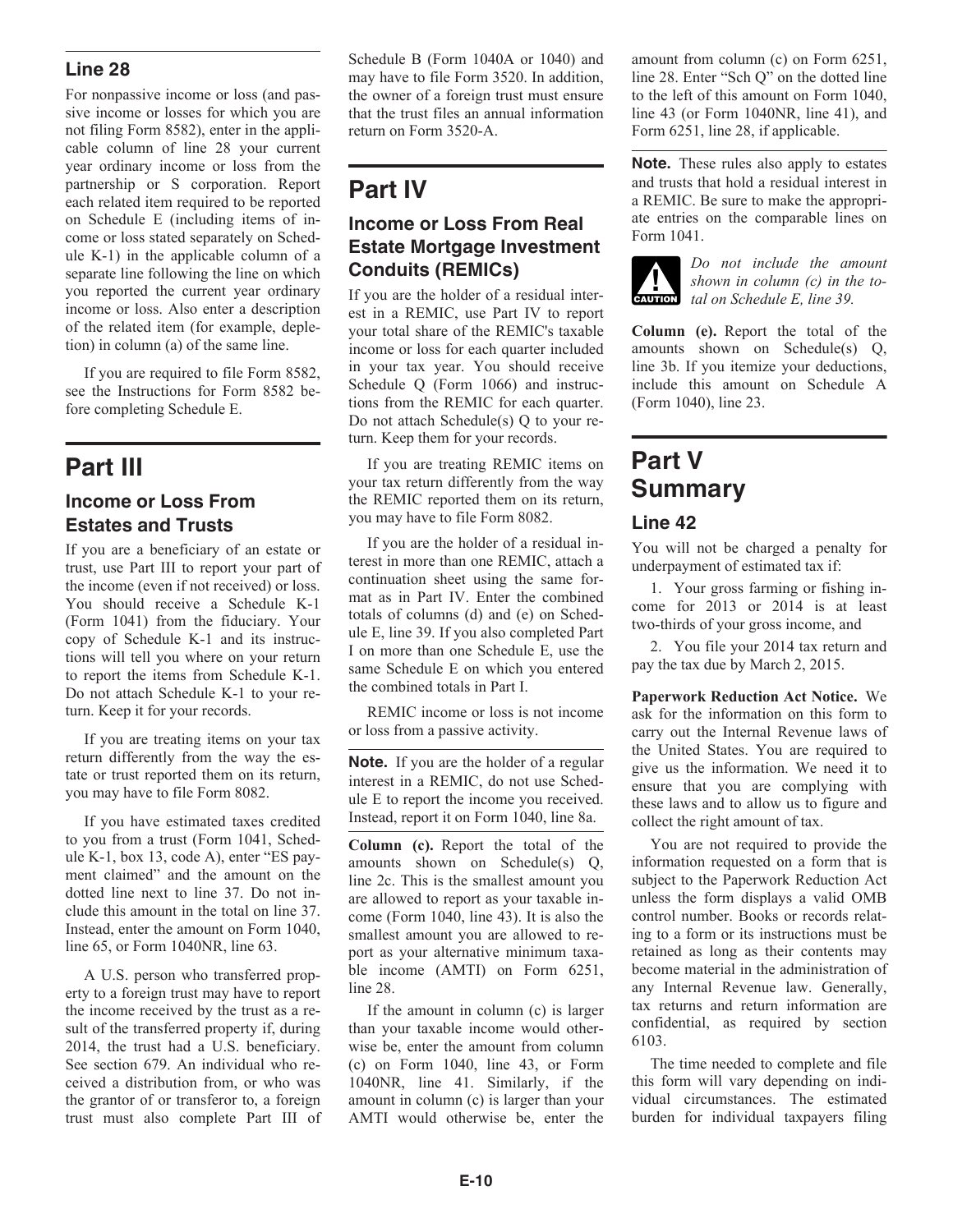this form is included in the estimates shown in the instructions for their individual income tax return. The estimated burden for all other taxpayers who file this form is approved under OMB control number 1545-1972 and is shown next.

| <b>Recordkeeping</b> 3 hrs., 3 min.               |  |  |  |  |
|---------------------------------------------------|--|--|--|--|
| Learning about the law or the                     |  |  |  |  |
| <b>form</b> 1 hr., 2 min.                         |  |  |  |  |
| <b>Preparing the form</b> $\ldots$ 1 hr., 34 min. |  |  |  |  |
| Copying, assembling, and                          |  |  |  |  |
| sending the form to the IRS 34 min.               |  |  |  |  |

If you have comments concerning the accuracy of these time estimates or suggestions for making this form simpler, we would be happy to hear from you. See the instructions for the tax return with which this form is filed.